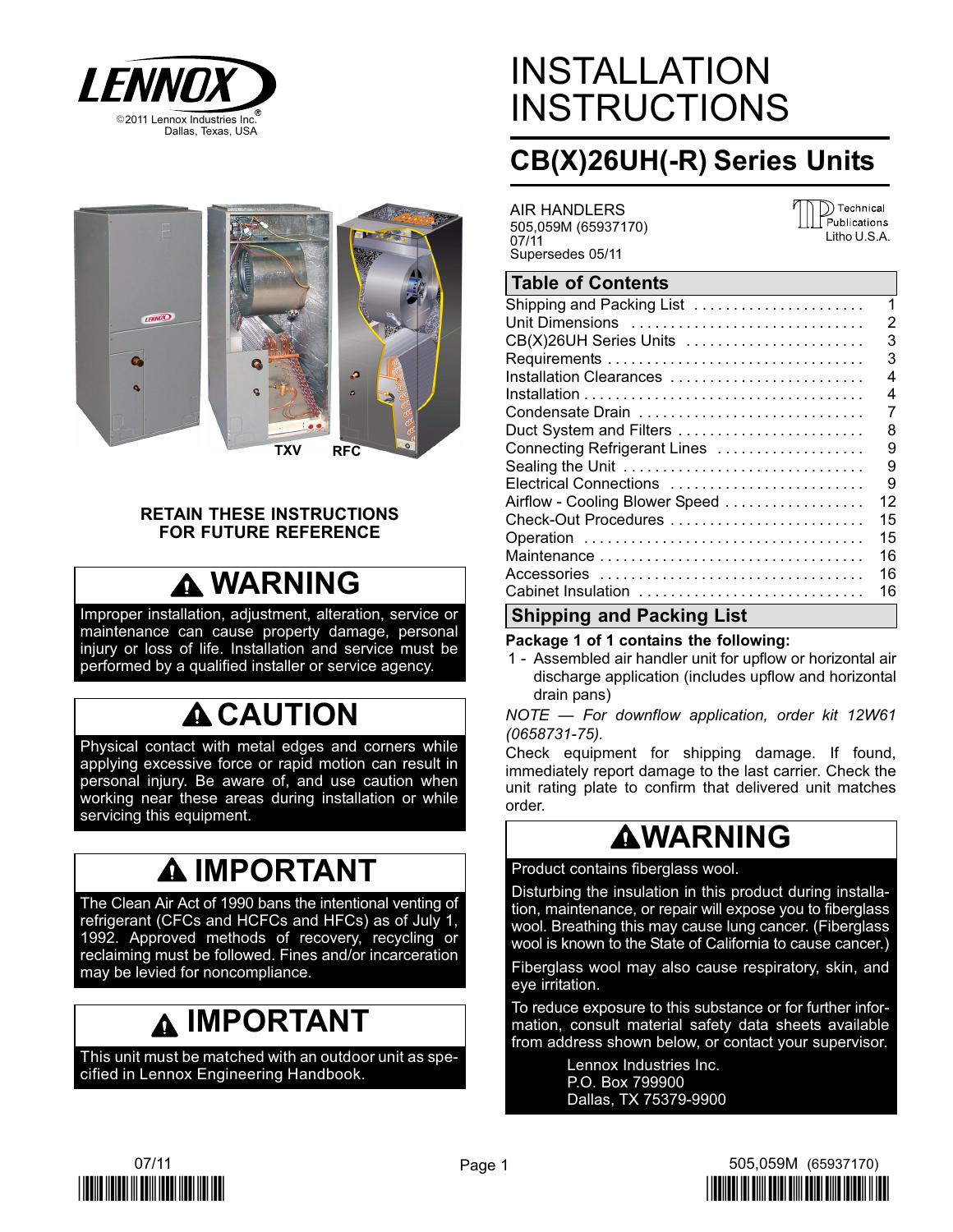### <span id="page-1-0"></span>CB(X)26UH Unit Dimensions − inches (mm)



EXTERNAL FILTER IS USED.)

| CB(X)26UH Dimensions (for Upflow and LH/RH Horizontal Air Discharge Applications) |       |              |      |               |      |                             |      |               |      |
|-----------------------------------------------------------------------------------|-------|--------------|------|---------------|------|-----------------------------|------|---------------|------|
|                                                                                   |       | $-018, -024$ |      | $-030, -036$  |      | $-037$ *, $-042$ , $-048$ * |      | -060          |      |
| <b>Dimension</b>                                                                  |       | inches       | mm   | <i>inches</i> | mm   | <i>inches</i>               | mm   | <i>inches</i> | mm   |
| A                                                                                 |       | 46-3/4       | 1187 | 51            | 1295 | 54                          | 1372 | 60            | 1524 |
| В                                                                                 |       | $18 - 1/2$   | 470  | $21 - 1/4$    | 540  | $21 - 1/4$                  | 540  | $21 - 1/4$    | 540  |
| $\mathbf c$                                                                       |       | 22           | 559  | 22            | 559  | 26                          | 660  | 26            | 660  |
| D                                                                                 |       | 11           | 279  | $12 - 1/2$    | 318  | 12                          | 305  | $11 - 3/4$    | 298  |
| E                                                                                 |       | 16           | 406  | $18 - 1/2$    | 470  | $16 - 3/4$                  | 425  | 17            | 432  |
| F                                                                                 |       | $5 - 1/2$    | 140  | 6             | 152  | 4                           | 102  | 4             | 102  |
| G                                                                                 |       | $13 - 1/2$   | 343  | 16            | 406  | 16                          | 406  | 16            | 406  |
| н                                                                                 |       | 19           | 483  | 19            | 483  | 23                          | 584  | 23            | 584  |
| <b>Supply Air</b><br>Opening                                                      | Depth | 17           | 432  | 17            | 432  | 21                          | 533  | 21            | 533  |
|                                                                                   | Width | $16 - 1/2$   | 419  | $19 - 1/4$    | 489  | $19 - 1/4$                  | 489  | 19-1/4        | 489  |
| <b>Return Air</b><br><b>Opening</b>                                               | Depth | $18 - 1/4$   | 464  | $18 - 1/4$    | 464  | $22 - 1/4$                  | 565  | $22 - 1/4$    | 565  |
|                                                                                   | Width | $13 - 1/2$   | 343  | $16 - 1/4$    | 413  | $16 - 1/4$                  | 413  | $16 - 1/4$    | 413  |
| *-037 and -048 units not available in RFC model.                                  |       |              |      |               |      |                             |      |               |      |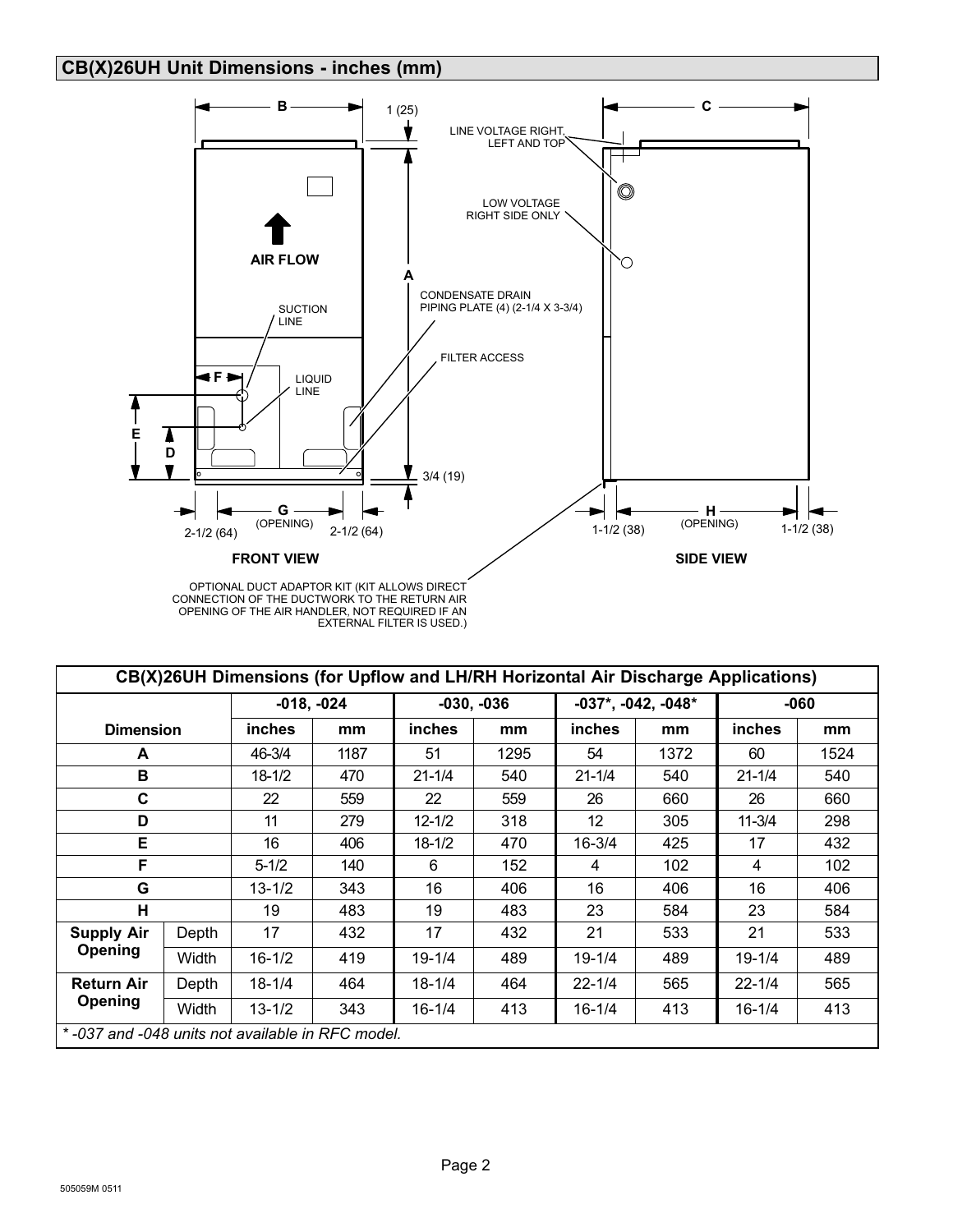### <span id="page-2-0"></span>CB(X)26UH Series Air Handlers

All CB(X)26UH air handlers are designed for indoor installation only. As shipped, the units are ready for installation in either upflow or horizontal left−hand air discharge applications. All units may be installed with optional field−installed electric heat and a matched remote outdoor unit.

- $\bullet$  CBX26UH air handlers may be installed with a matched HFC−410A remote outdoor unit. These units are completely assembled, including a factory installed check/expansion valve.
- $\bullet$  CB26UH air handlers may be installed with a matched HCFC-22 remote outdoor unit. These units are completely assembled, including a factory installed check/expansion valve.

|         | <b>HCFC-22 NOTE 1</b>                       | HFC-410A NOTE 2                               |  |  |  |  |
|---------|---------------------------------------------|-----------------------------------------------|--|--|--|--|
| Model   | 13HPD / HP13                                | <b>XC13/XP13</b>                              |  |  |  |  |
| 018     | 100484-08 (0.057)                           |                                               |  |  |  |  |
| 024     | 100484-11 (0.061)                           |                                               |  |  |  |  |
| 030     | 100484-21 (0.072)                           | Refer to orifice table in                     |  |  |  |  |
| 036     | 100484-23 (0.074)                           | outdoor unit installation                     |  |  |  |  |
| 042     | 100484-30 (0.082)                           | manual                                        |  |  |  |  |
| 037.048 | not supported                               |                                               |  |  |  |  |
| 060     | 100484-44 (0.098)                           |                                               |  |  |  |  |
|         | Note 1 - Orifice ships<br>with Air Handler. | Note 2 - Orifice ships with<br>outdoor units. |  |  |  |  |

#### Table 1. Orifice (RFC) Part Number (Sizes − in.)

 $\bullet$  CB26UH−R (RFC) units may be installed with a matched remote 13HPD/ HP13 outdoor unit. These units are equipped with an HCFC−22 refrigerant flow control device (see orifice table 1). Also, these units can be used with HCFC−22 (13ACD/AC13), or HFC−410A refrigerant provided the RFC shipped with the outdoor unit is installed in place of the RFC device shipped with the CB26UH−R unit.

### Requirements

### **AWARNING**

Excessive Weight Hazard − Use two or more people when moving and installing the unit. Failure to do so can result in back or other type of injury.

These instructions are intended as a general guide and do not supersede local or national codes in any way. Consult authorities having jurisdiction before installation.

Compliance with all local, state, or national codes pertaining to this type of equipment should be determined prior to installation. Read this instruction manual, as well as the instructions supplied in separate equipment, before starting the installation.

In addition to conforming to manufacturer's installation instructions and local municipal building codes, installation of Lennox air handler units (with or without optional electric heat), MUST conform with National Fire Protection Association (NFPA) standards: "Standard for Installation

of Air Conditioning and Ventilation Systems" (NFPA No. 90A) and "Standard for Installation of Residence Type Warm Air Heating and Air Conditioning Systems" (NFPA No. 90B).

## IMPORTANT

The CB(X)26UH units are designed to match, and must be used with, outdoor units as rated. The indoor sections are manufactured with a check/expansion valve (TXV) or refrigerant flow control (RFC) device to provide optimum refrigerant control and system performance with a variety of different capacities of outdoor units.

TXV units-In some cases, the rating of the outdoor unit may require that the coil assembly installed TXV be changed to obtain rated performance.

All models are designed for indoor installation only. The installation of the air handler, field wiring, duct system, etc. must conform to the requirements of the National Electrical Code, ANSI/NFPA No. 70 (latest edition) in the United States, and any state laws, and local ordinances (including plumbing or wastewater codes). Local authorities having jurisdiction should be consulted before installation is made. Such applicable regulations or requirements take precedence over the general instructions in this manual.

Install the conditioned air plenum, ducts and air filters (not provided) in accordance with NFPA 90B Standard for the Installation of Warm Air Heating and Air−Conditioning Systems (latest edition).

The air handler is shipped from the factory completely assembled. The unit is provided with flanges for the connection of the duct system.

Do not remove the cabinet knockouts until it has been determined which knockouts will need to be removed for the installation.

Select the final air discharge position which best suits the site conditions. Consider required clearances, space, routing requirements for refrigerant line, condensate disposal, filters, duct system, wiring, and accessibility for service. Refer to the air handler rating plate on the air handler for specific information.

### WARNING



Danger of explosion. Keep flammable materials and vapors, such as gasoline, away from air handler. Place air handler so that heating elements are at least 18 inches (46 cm) above the floor for a garage installation. Failure to follow these instructions can result in death, explosion, or fire.

NOTES  $-$ 

During cooling operation, excessive sweating may occur if the air handler is installed in a very humid space.

If installed in an unconditioned space, sealant should be applied around the electrical wires, refrigerant tubing, and condensate lines where they enter the cabinet.

Electrical wires should be sealed on the inside where they exit the conduit opening. Sealant is required to prevent air leakage into, and condensate from forming inside of, the air handler, the control box, and on the electrical controls.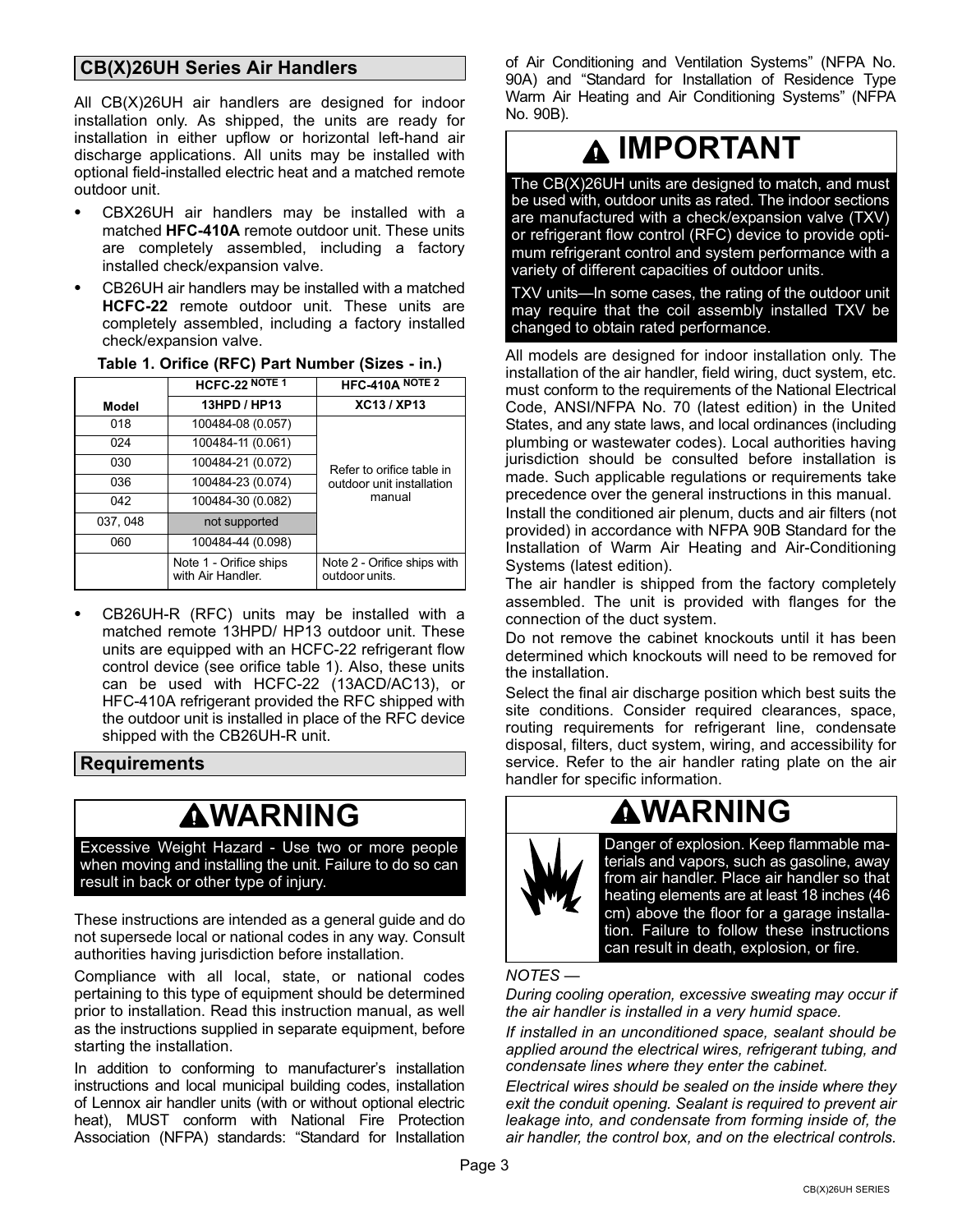<span id="page-3-0"></span>This unit is approved for installation clearance to combustible material as stated on the unit rating plate. Accessibility and service clearances must take precedence over combustible material clearances.

The air handler must be installed so that free access is allowed to the coil/filter compartment and blower/control compartment.

Horizontal applications of the air handler must be installed sloped (approximately 5/8 inch) toward the drain pan openings to ensure proper condensate drainage.

### Installation Clearances

### NON−DUCTED RETURN CLOSET INSTALLATION

The air handler can be installed in a closet with a false bottom to form a return air plenum. It may also be installed with a return air plenum under the air handler.

Louvers or return air grilles are field-supplied. Local codes may limit application of systems without a ducted return to single story buildings.

When a CB(X)26UH unit is installed in a closet with a louvered return opening, the minimum open area for the louvers will be:

- $\bullet$ 320 square inches for −018 and −024 models;
- $\bullet$ 360 square inches for −030 and −036 models;
- $\bullet$ 450 square inches for −042 thru −060 models.

If the free area is not known, assume a 25% free area for wood or a 75% free area for metal louvers or grilles. Using the louver dimensions and the 25% or 75% assumption, determine if the open area meets the minimum open area listed above.

If a return air plenum is used, the return air grille should be immediately in front of the opening in the plenum to allow for the free flow of return air. When not installed in front of the opening, there must be adequate clearance around the air handler to allow for the free flow of return air.

### Installation

### GENERAL INFORMATION

### WARNING

Improper installation, adjustment, alteration, service or maintenance can cause property damage, personal injury or loss of life. Installation and service must be performed by a qualified installer or service agency.

CB(X)26UH units are factory−assembled and configured for installation in upflow or horizontal left−hand air discharge applications.

Each unit consists of a blower assembly, refrigerant coil, and controls, in an insulated galvanized steel factory finished enclosure. Knockouts are provided for electrical wiring entrance.

For ease in installation, it is best to make any necessary coil configuration changes before setting air handler in place.

If a filter is to be installed at the air handler, early models require a filter rack be formed using factory−supplied flanges. Lay the unit on its back and pry out the filter rack tabs as shown in figure 1. Repeat procedure on opposite side.



Figure 1. Filter Rack Tabs (Pre April 2006)

Later models are equipped with rails in which the filter slides. Two screws and a bracket must be removed to insert and remove the filter (see figure 2).





### UPFLOW APPLICATION

- 1. The air handler must be supported on the bottom only and set on solid floor or field-supplied support frame. Securely attach the air handler to the floor or support frame.
- 2. If installing a unit in an upflow application, remove the horizontal drain pan. IMPORTANT − The horizontal drain pan is not required in upflow air discharge installations; its removal provides the best efficiency and air flow.
- 3. Place the unit in the desired location and level it. Connect return and supply air plenums as required using sheet metal screws.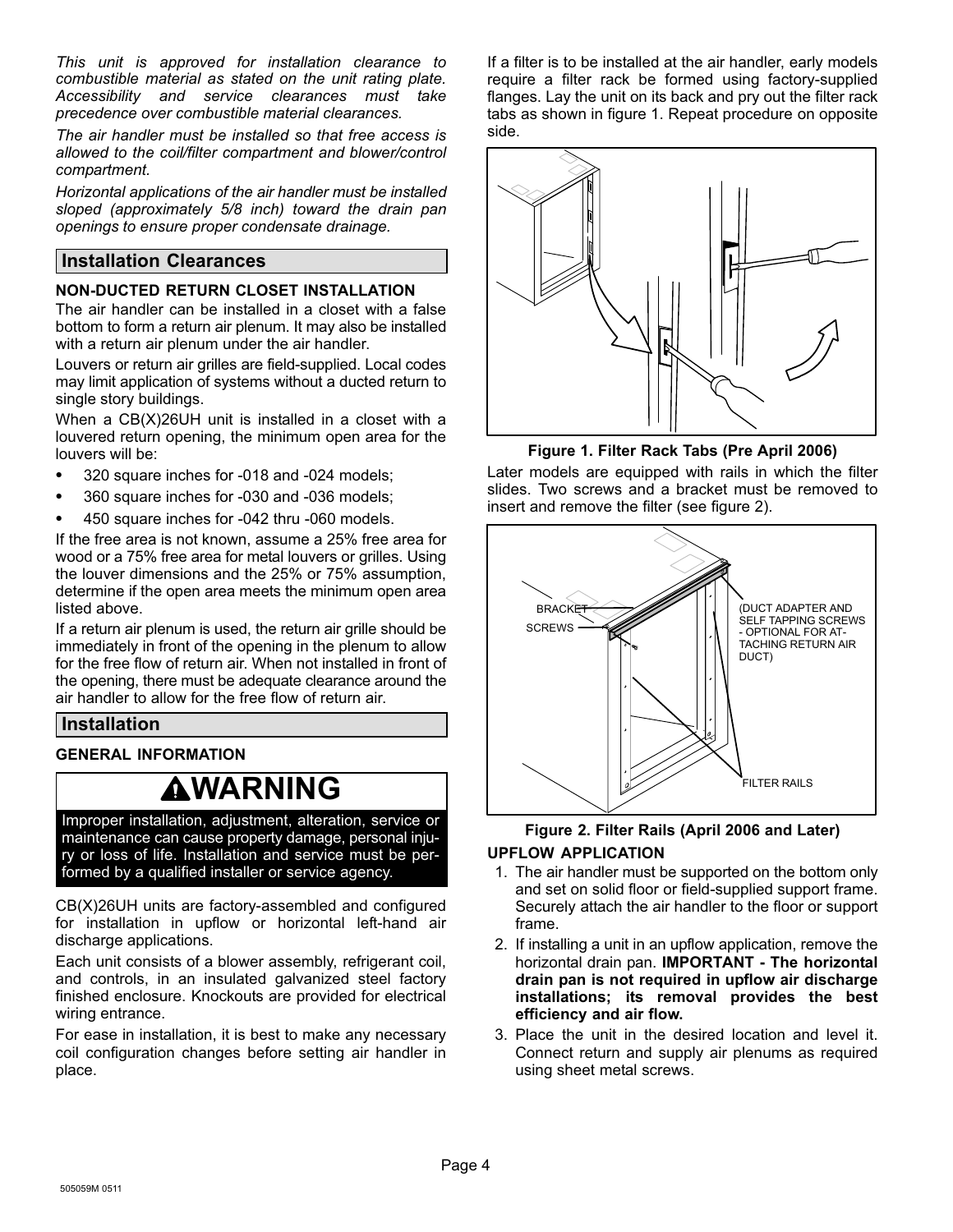4. Install units that have no return air plenum on a stand that is at least 14" from the floor. This will allow proper air return.





### HORIZONTAL APPLICATIONS

## IMPORTANT

When removing the coil, there is possible danger of equipment damage and personal injury. Be careful when removing the coil assembly from a unit installed in right− or left−hand applications. The coil may tip into the drain pan once it is clear of the cabinet. Support the coil when removing it.



Figure 4. Suspending Horizontal Unit

NOTE — When the unit is installed in horizontal applications, a secondary drain pan is recommended. Refer to local codes.

NOTE — For applications where return air ducting is to be connected to the bottom of the coil blower, Lennox offers a duct adapter kit which mounts on the filter door side of the end of the unit (shown in figure [2](#page-3-0)). This provides a metal edge for attaching the return air duct. One duct adapter and two self−tapping screws are needed for each installation. Packages of 10 adapters/20 screws are available: 0658731−85 (Catalog No. X8103) for the −018/−024 size units; 0658731−86 (Catalog No. X8104) for the −030 to −060 size units.

NOTE — This unit may be installed in left-hand or right−hand air discharge horizontal applications. Adequate support must be provided to ensure cabinet integrity. Ensure that there is adequate room to remove service and access panels if installing in the horizontal position.

- 1. Determine whether left-hand or right-hand air discharge is required. If right-hand is required, perform Right−Hand Discharge Modification on page [6](#page-5-0).
- 2. Determine knockouts required for drain line connections.
- 3. With access door removed, knock out drain line opening for installing drain lines.
- 4. Set unit so that it is sloped toward the drain pan end of the unit (see figure [10](#page-6-0) on page [7\)](#page-6-0).
- 5. The horizontal configuration is shown in figure 5.
- 6. If the unit is suspended, the entire length of the cabinet must be supported. If you use a chain or strap, use a piece of angle iron or sheet metal attached to the unit (either above or below) to support the length of the cabinet. Use securing screws no longer than 1/2 inch to avoid damaging the coil or filter. See figure 4. Use sheet metal screws to connect the return and supply air plenums as required.



### Figure 5. Left-Hand Discharge Configuration RIGHT−HAND AIR DISCHARGE MODIFICATION

For horizontal right−hand air discharge, the following field modifications are required.

- 1. Remove and set aside blower and coil access covers.
- 2. Remove the coil support bracket (detail A, figure [7](#page-5-0)).
- 3. Remove coil assembly, bottom drain pan and horizontal drain pan as one assembly from the air handler.
- 4. Remove two screws, blow off prevention bracket (where used; see table [2\)](#page-5-0), and horizontal drip shield. Rotate the brackets 180º and reinstall using the same screws.
- 5. Move the horizontal drain pan to the opposite side of the coil. Be sure drain holes toward the back of the unit are plugged (see figure [8\)](#page-5-0). Remove the plugs from the front drain pan ports.
- 6. Re−install modified coil/drain pan assembly in air handler in the same orientation as before.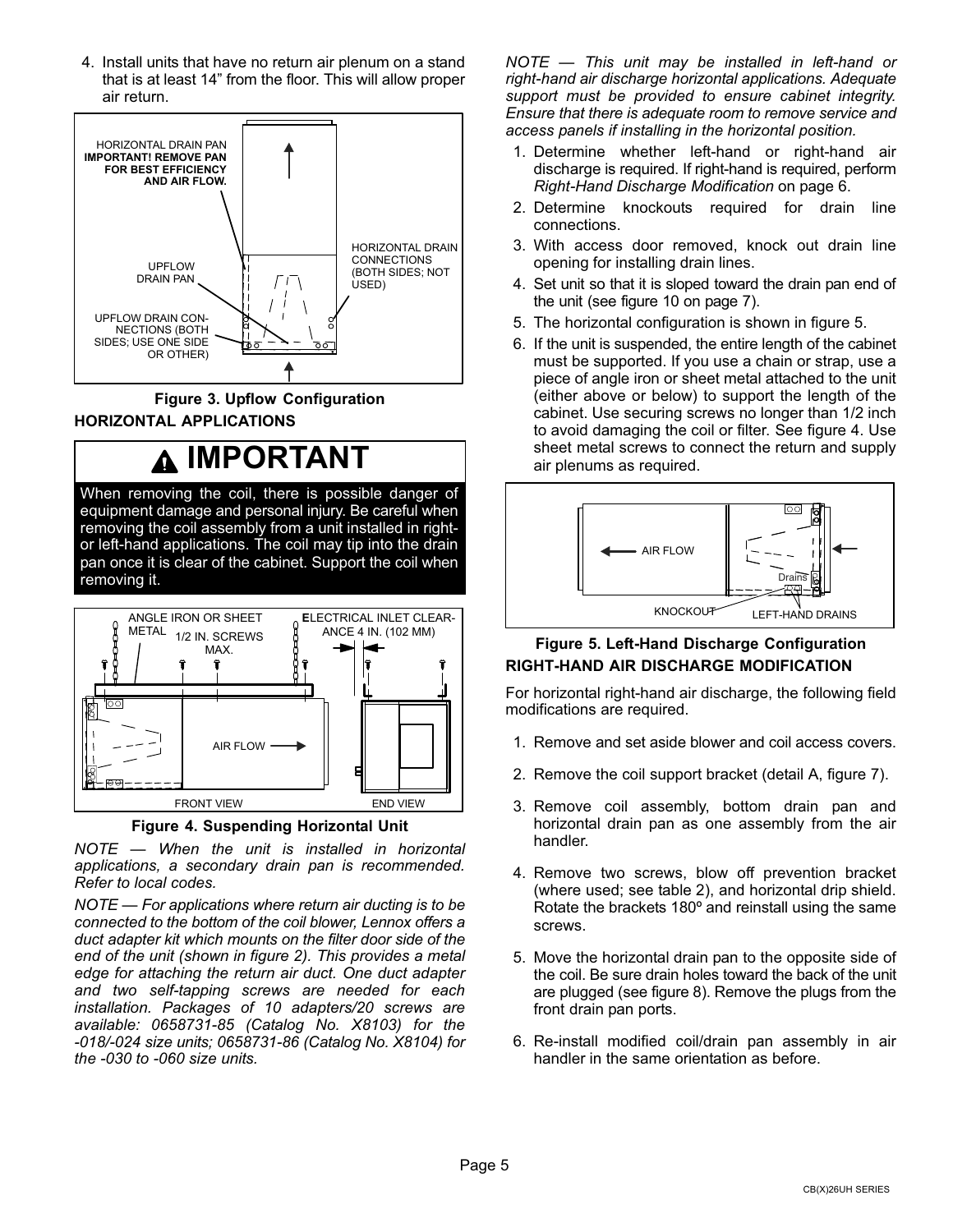<span id="page-5-0"></span>7. Install the coil support bracket on the opposite side of the air handler (figure 7, detail B).



### Figure 6. Right-Hand Discharge Configuration

#### Table 2. Blow Off Prevention Bracket

| <b>Model</b>                             | <b>Front</b> | Rear |  |  |  |  |
|------------------------------------------|--------------|------|--|--|--|--|
| $-018$                                   | None         | None |  |  |  |  |
| $-024$                                   | None         | None |  |  |  |  |
| $-030$                                   | Yes          | Yes  |  |  |  |  |
| $-036$                                   | Yes          | Yes  |  |  |  |  |
| $-037$                                   | None         | None |  |  |  |  |
| $-042$                                   | None         | None |  |  |  |  |
| $-048*$                                  | Yes          | None |  |  |  |  |
| $-060$                                   | Yes          | None |  |  |  |  |
| *-048 model supported in TXV units only. |              |      |  |  |  |  |



Figure 7. Field Modification for Right−Hand Discharge



Figure 8. Right-Hand Drain Plug Location

### REFRIGERANT METERING DEVICE

NOTE — See the outdoor unit installation instructions and the Lennox Engineering Handbook for approved fixed orifice match−ups and application information.

CB26UH−R units are equipped with a factory−installed refrigerant flow control (RFC) device (see table [1](#page-2-0) on [Page 3\)](#page-2-0).

# **AIMPORTANT**

If a unit equipped with an RFC device is used in an application which requires conversion to an expansion valve, the fixed orifice must be removed before the expansion valve is installed.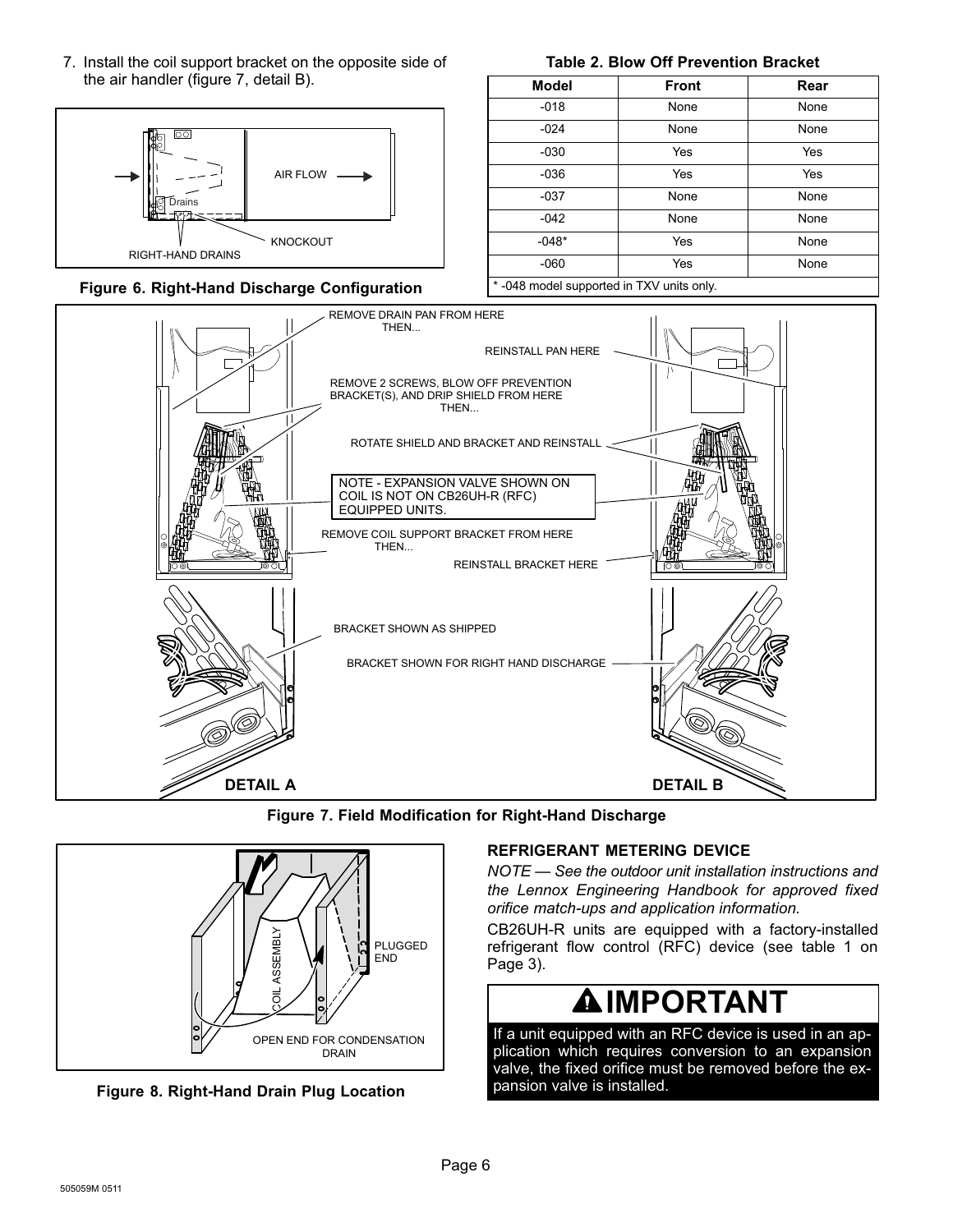<span id="page-6-0"></span>The coil has a fixed orifice in the liquid line (see figure 9). Remove the rubber plug from the vapor line of the coil.



Figure 9. Metering Device Installation

### Condensate Drain

# **AIMPORTANT**

On units of this type, where the blower "draws" rather than "blows" air through the coil, traps must be installed in the condensate drain lines (primary and auxiliary, if used). Traps prevent the blower from drawing air through the drain lines into the air supply.

# **AIMPORTANT**

A field−fabricated secondary drain pan, with a drain pipe to the outside of the building, is required in all installations over a finished living space or in any area that may be damaged by overflow from the main drain pan. In some localities, local codes may require an secondary drain pan for any horizontal installation.

The air handler is provided with ¾" NPT condensate drain connections.

### SLOPING THE DRAIN

Make sure the unit is sloped (similar to the slope shown in figure 10) so that the drain pan will empty completely without water standing in the pan.



Figure 10. Sloping the Drain

#### INSTALL CONDENSATE DRAIN

- 1. Remove the appropriate drain knockouts. If necessary, remove the indoor coil assembly from the cabinet.
- 2. Connect primary drain line connection to the primary drain pan connection. The primary drain connection is flush with the bottom of the inside of the pan. Secondary connection is raised above the bottom of the inside of the pan.

NOTE - When making drain fitting connections to the drain pan, hand tighten the fitting and use a sealant. Over−tightening the fittings can split connections on the drain pan.

- 3. If the auxiliary drain line is to be used, remove the plug and route the drain line so that water draining from the outlet will be easily noticed by the homeowner.
- 4. After removal of drain pan plugs, check the drain port to see if holes have been drilled. If not drilled, use a 19/32" bit to drill out the primary drain hole; use a 3/8" drill bit for the secondary drain hole. Remove all drill shavings.
- 5. Make sure drain ports and drain pan are free of all debris.
- 6. Plug and check any unused drain pan openings for tightness. Torque plugs to 30 in. lb. to prevent water leaks or seepage from the drain pan.
- 7. Install a 2" trap in the primary drain lines as close to the unit as practical (see figure [11\)](#page-7-0). Make sure the top of the trap is below the connection to the drain pan to allow complete drainage of the pan.

NOTE — Horizontal runs must have an anti-siphon air vent (standpipe) installed ahead of the horizontal run (See figure [11](#page-7-0)). An extremely long horizontal run may require an oversized drain line to eliminate air trapping.

NOTE — Do not operate air handler without a drain trap. The condensate drain is on the negative pressure side of the blower; therefore, air being pulled through the condensate line will prevent positive drainage without a proper trap.

8. Route the drain line to the outside or to an appropriate drain. Drain lines must be installed so they do not block service access to the front of the air handler. A 24" clearance is required for filter, coil, or blower removal and service access.

NOTE — Check local codes before connecting the drain line to an existing drainage system.

Insulate the drain lines where sweating could cause water damage.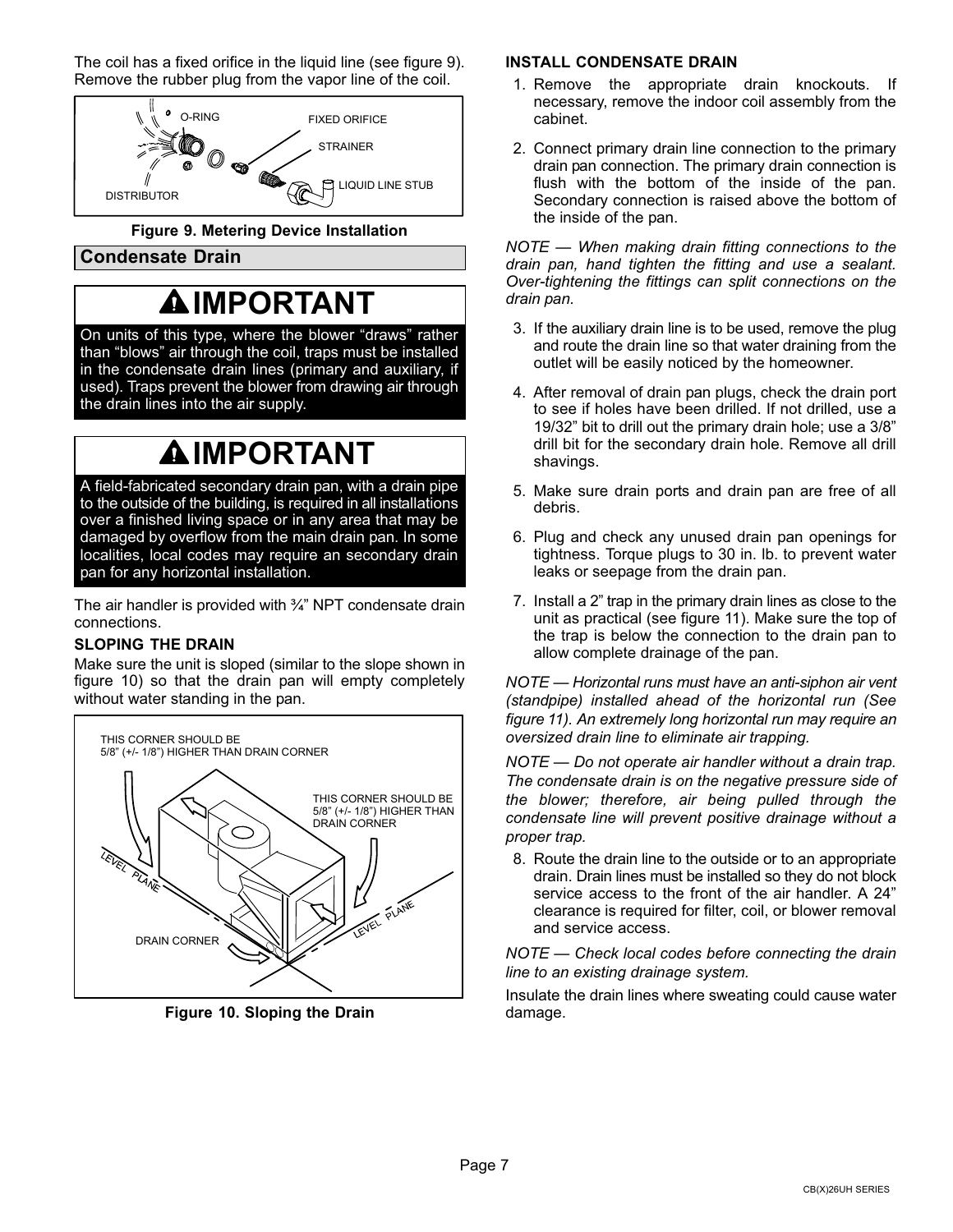<span id="page-7-0"></span>

### Figure 11. Typical Main and Overflow Drain

### TEST CONDENSATE DRAIN

Test the drain pan and drain line after installation:

- 1. Pour several quarts of water into drain pan, enough to fill drain trap and line.
- 2. Check to make sure the drain pan is draining completely, no leaks are found in drain line fittings, and water is draining from the end of the primary drain line.
- 3. Correct any leaks found.

### Duct System and Filters

#### DUCT SYSTEM

The air handler is provided with flanges for the connection of the plenum and ducts. The air handler is equipped with flanges that can form a filter rack for the installation of the air filter, or the filter may be installed as part of the return air duct system.

Supply and return duct system must be adequately sized to meet the system's air requirements and static pressure capabilities. The duct system should be insulated with a minimum of 1" thick insulation with a vapor barrier in conditioned areas or 2" minimum in unconditioned areas.

Table 3. Unit Air Filter Size Chart

| Model             | <b>Filter Size</b>              |
|-------------------|---------------------------------|
| $-018/024$        | 15" x 20" (Effective 22 Mar 11) |
| $-030/ -036$      | $18" \times 20"$                |
| -037 through -060 | $18" \times 25"$                |

Supply plenum should be the same size as the flanged opening provided around the blower outlet and should extend at least 3 ft. from the air handler before turning or branching off plenum into duct runs. The plenum forms an extension of the blower housing and minimizes air expansion losses from the blower.

#### INSTALLING DUCT SYSTEM

Install the conditioned air plenum, ducts and air filters (not provided) in accordance with NFPA 90B Standard for the Installation of Warm Air Heating and Air−Conditioning Systems (latest edition).

Connect supply air duct to the flange on top of the air handler. If an isolation connector is used, it must be nonflammable.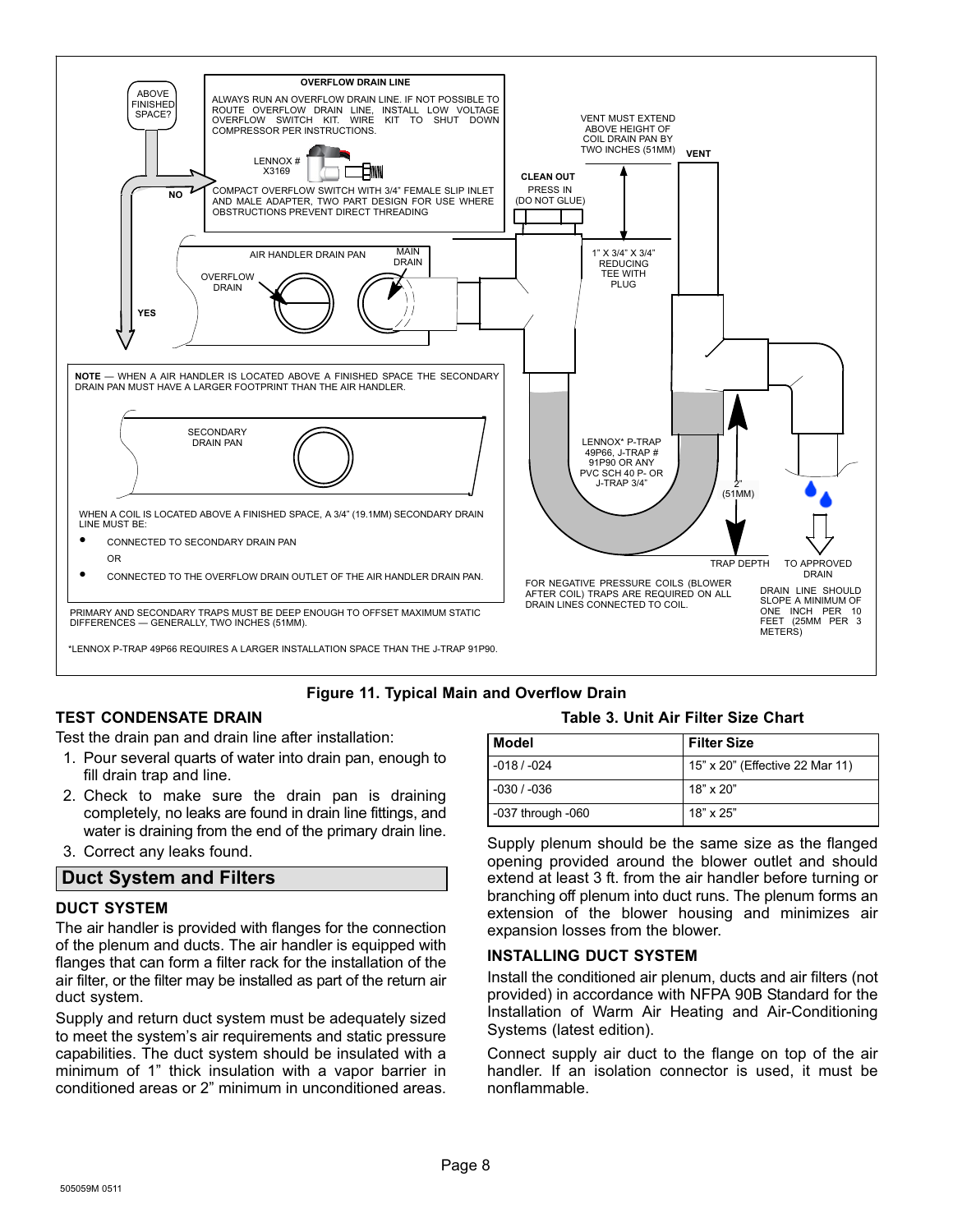<span id="page-8-0"></span>A return air duct system is recommended. If the unit is installed in a confined space or closet, a return connection must be run, full size, to a location outside the closet.

### Connecting Refrigerant Lines

Refrigerant lines must be connected by a qualified technician in accordance with established procedures.

# **AIMPORTANT**

Refrigerant lines must be clean, dehydrated, refrigerant−grade copper lines. Air handler coils should be installed only with specified line sizes for approved system combinations.

Handle the refrigerant lines gently during the installation process. Sharp bends or possible kinking in the lines will cause a restriction.

Do not remove the caps from the lines or system connection points until connections are ready to be completed.

- 1. Route the suction and liquid lines from the fittings on the indoor coil to the fittings on the outdoor unit. Run the lines in as direct a path as possible avoiding unnecessary turns and bends.
- 2. Make sure that the suction line is insulated over the entire exposed length and that neither suction nor liquid lines are in direct contact with floors, walls, duct system, floor joists, or other piping.
- 3. Connect the suction and liquid lines to the evaporator coil.
- 4. To avoid damaging the rubber grommets in the cabinet while brazing, slide the rubber grommets over the refrigerant lines until they are away from the heat source.
- 5. Braze using an alloy of silver or copper and phosphorus with a melting point above 1,100°F.

#### NOTE — Do not use soft solder.

- 6. Reinstall the rubber grommets after brazing is finished.
- 7. Make sure outdoor unit has been put in place according to the Installation Instructions and is connected to the refrigerant lines.

### Sealing the Unit

Seal the unit so that warm air is not allowed into the cabinet. Warm air introduces moisture, which results in water blow−off problems. This is especially important when the unit is installed in an unconditioned area.

## **A WARNING**

There must be an airtight seal between the bottom of the air handler and the return air plenum. Use fiberglass sealing strips, caulking, or equivalent sealing method between the plenum and the air handler cabinet to ensure a tight seal. Return air must not be drawn from a room where this air handler or any gas−fueled appliance (i.e., water heater), or carbon monoxide−producing device (i.e., wood fireplace) is installed.

## **AIMPORTANT**

When sealing the cabinet, be sure to seal closed any space around the holes where the drain lines exit the cabinet using duct tape and/or Permagum. Warm air must not be allowed to enter through any gaps or holes in the cabinet.

Make sure the liquid line and suction line entry points are sealed with either Armaflex material or with Permagum. Permagum may also be used to seal around the main and auxiliary drains and around open areas of electrical inlets.

### Electrical Connections

### WARNING



Electric shock hazard! − Disconnect all power supplies before servicing.

Replace all parts and panels before operating.

Failure to do so can result in death or electrical shock.

## **AWARNING**

#### Electric Shock Hazard.

Can cause injury or death.

Foil-faced insulation has conductive characteristics similar to metal. Be sure there are no electrical connections within a ½" of the insulation. If the foil-faced insulation comes in contact with electrical voltage, the foil could provide a path for current to pass through to the outer metal cabinet. While the current produced may not be enough to trip existing electrical safety devices (e.g. fuses or circuit breakers), the current can be enough to cause an electric shock hazard that could cause personal injury or death.

- $\bullet$  All field wiring must be done in accordance with National Electrical Code, applicable requirements of UL and local codes, where applicable.
- $\bullet$  Electrical wiring, disconnect means and over−current protection are to be supplied by the installer. Refer to the air handler rating plate for maximum over−current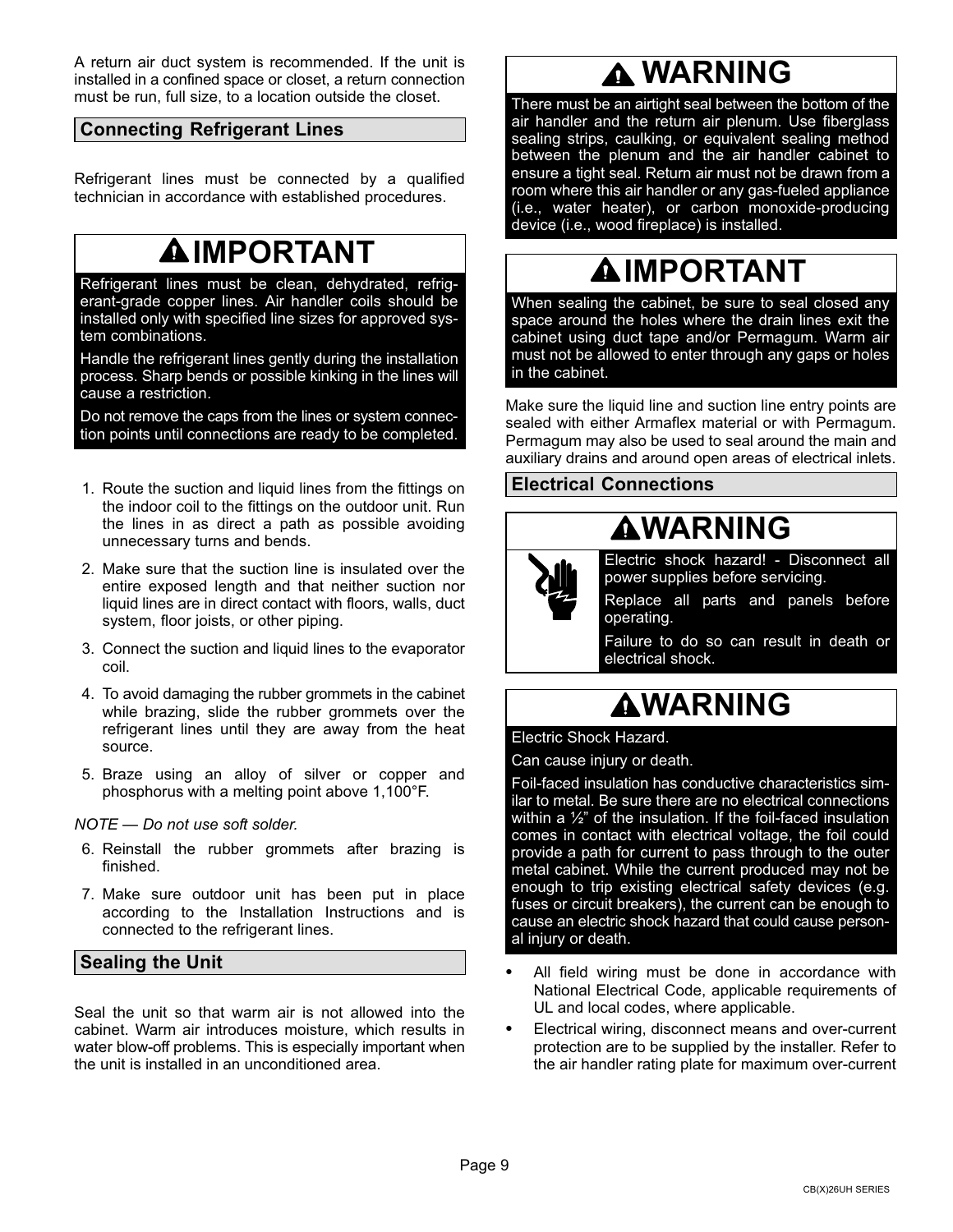protection, minimum circuit ampacity, as well as operating voltage.

- $\bullet$  The power supply must be sized and protected according to the specifications supplied on the product.
- $\bullet$  This air handler is factory−configured for 240 volt, single phase, 60 cycles. For 208−volt applications, see -208 Volt Conversion" later in this section.
- $\bullet$  For optional field-installed electric heat applications, refer to the instructions provided with the accessory for proper installation.

### **A WARNING** USE COPPER CONDUCTORS ONLY

- 1. Disconnect all power supplies.
- 2. Remove the air handler access panel.
- 3. Route the field supply wires to the air handler electrical connection box.



### WARNING

Electrically ground air handler. Connect ground wire to ground terminal marked -GND".

Failure to do so can result in death or electrical shock.

4. Use UL−listed wire nuts to connect the field supply conductors to the unit black and yellow leads, and the ground wire to ground terminal marked "GND."

5. Replace the air handler access panel.



Figure 12. Making Electrical Connections 208 VOLT CONVERSION

## **AWARNING**



Electric shock hazard! − Disconnect all power supplies before servicing.

Replace all parts and panels before operating. Failure to do so can result in death or electrical shock.

- 1. Disconnect all power supplies.
- 2. Remove the air handler access panel.
- 3. Using the wiring diagram in figure [13](#page-10-0) as a reference, move the 2 connected black transformer leads from the 240 volt terminal on the transformer to the 208 volt terminal on the transformer.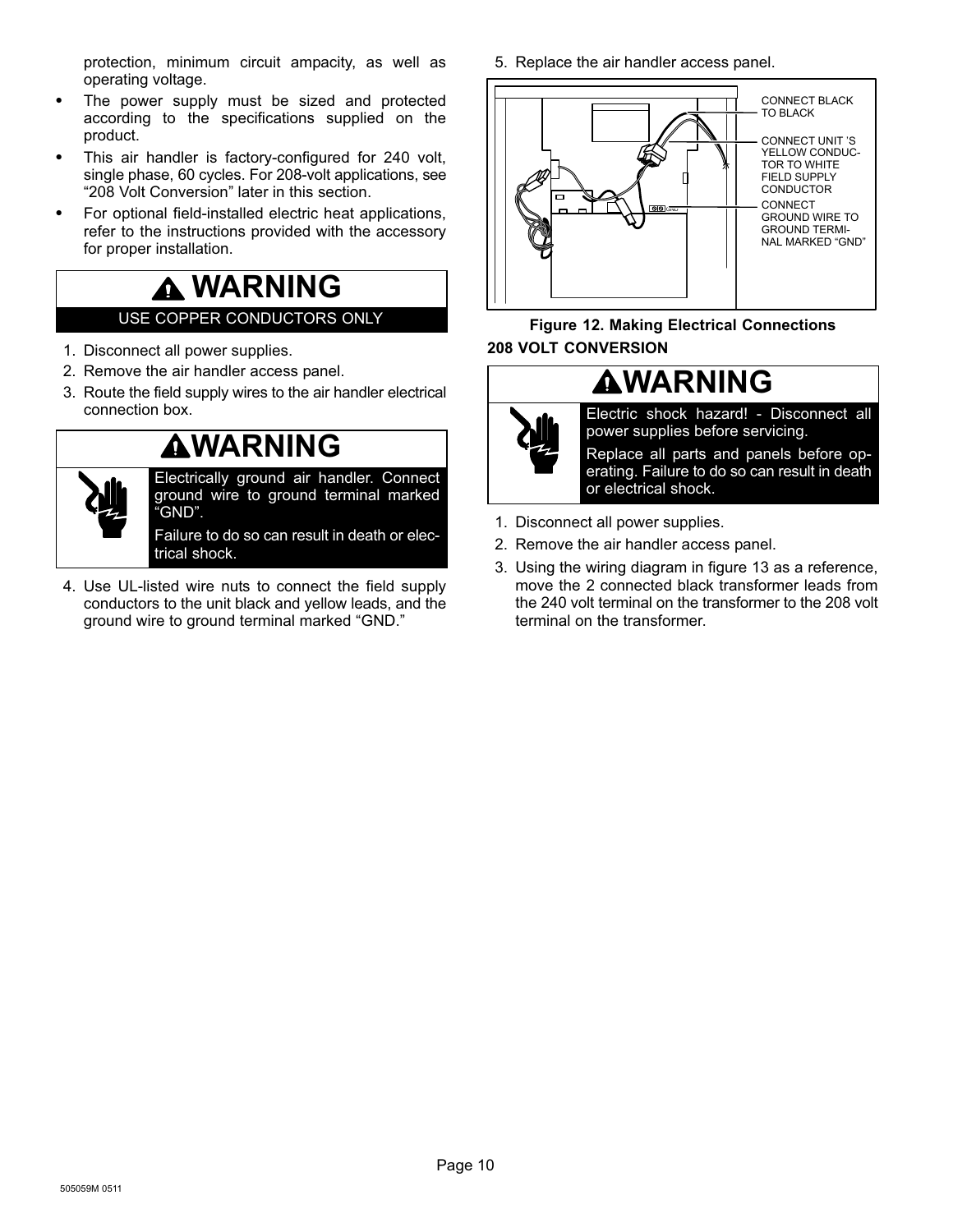<span id="page-10-0"></span>

Figure 13. Wiring Diagram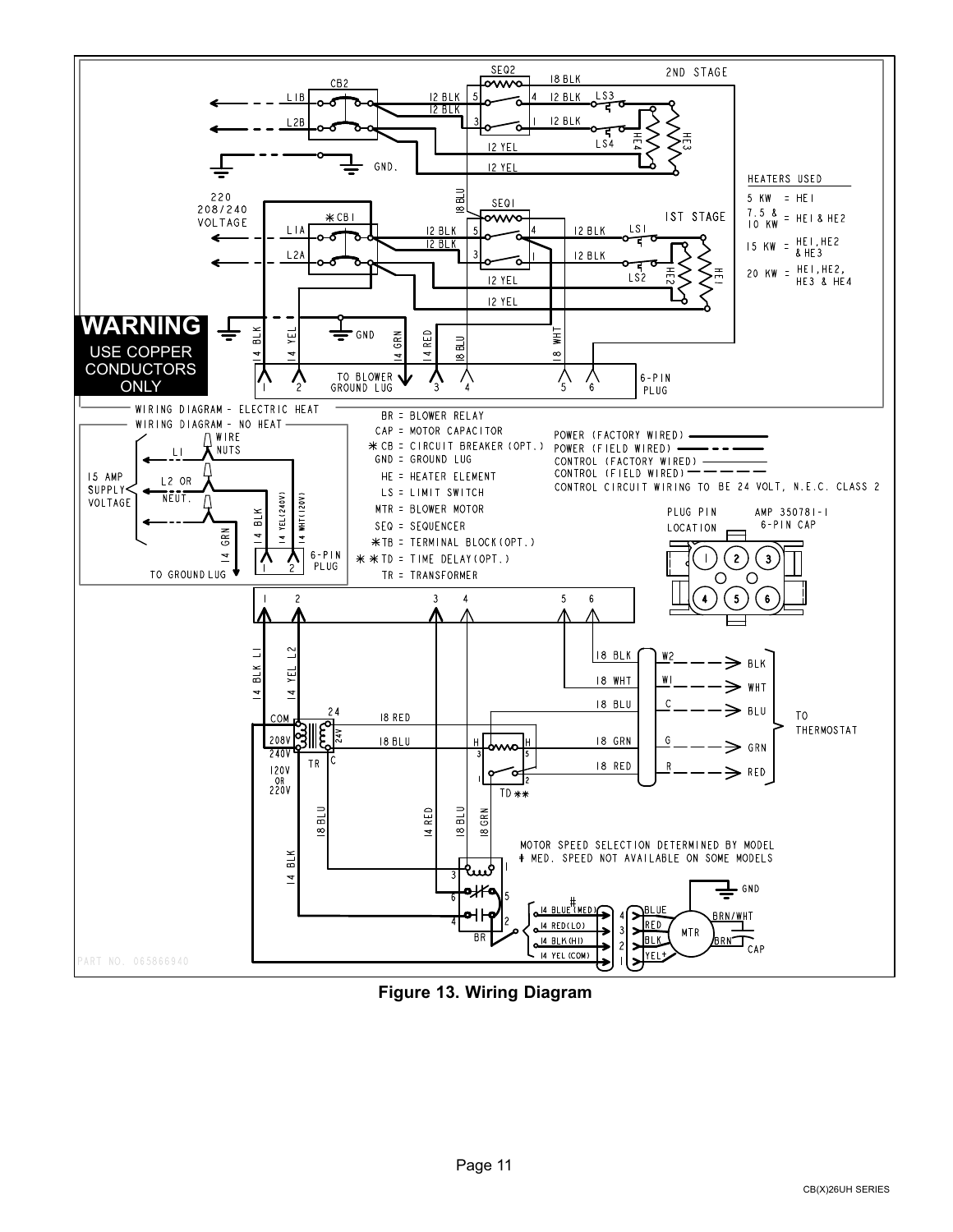<span id="page-11-0"></span>

### Figure 14. Low Voltage Connections

### Airflow — Cooling Blower Speed

The cooling blower speed is factory configured to provide correct airflow for an outdoor unit that matches the maximum cooling capacity rating of the air handler.

If the outdoor unit is smaller than the maximum cooling capacity rating for the air handler, the cooling blower speed may need to be changed. Refer to Blower Performance Chart, table [4.](#page-12-0)

### CHANGE BLOWER SPEED

NOTE — Refer to wiring diagram (figure [13](#page-10-0)) and blower performance (table [4\)](#page-12-0).

# **AWARNING**

Electric shock hazard! − Disconnect all power supplies before servicing.

Replace all parts and panels before operating.

Failure to do so can result in death or electrical shock.

- 1. Disconnect all power supplies.
- 2. Remove the air handler access panel.
- 3. Locate pin number 2 on the blower relay. Two black wires are connected to this terminal pin. One connects to pin number 5 on the blower relay, one connects to an in−line splice connecting to a red wire.
- 4. Remove the wire going to the 4−pin blower motor connector from the splice.
- 5. Connect the blower lead [Red (LO), Black (HI)] onto the splice from the 4−pin blower motor connector.

NOTE — Reuse the factory-installed plastic cap on whichever wire is not used.

- 6. Replace all panels.
- 7. Reconnect power.

```
NOTES FOR TABLE 4 − All air data measured external to unit with 1
inch non−pleated air filter in place.
Electric heaters have no appreciable air resistance.
All factory settings are high−speed.
All data given while air handler is operating with a dry dx coil.
```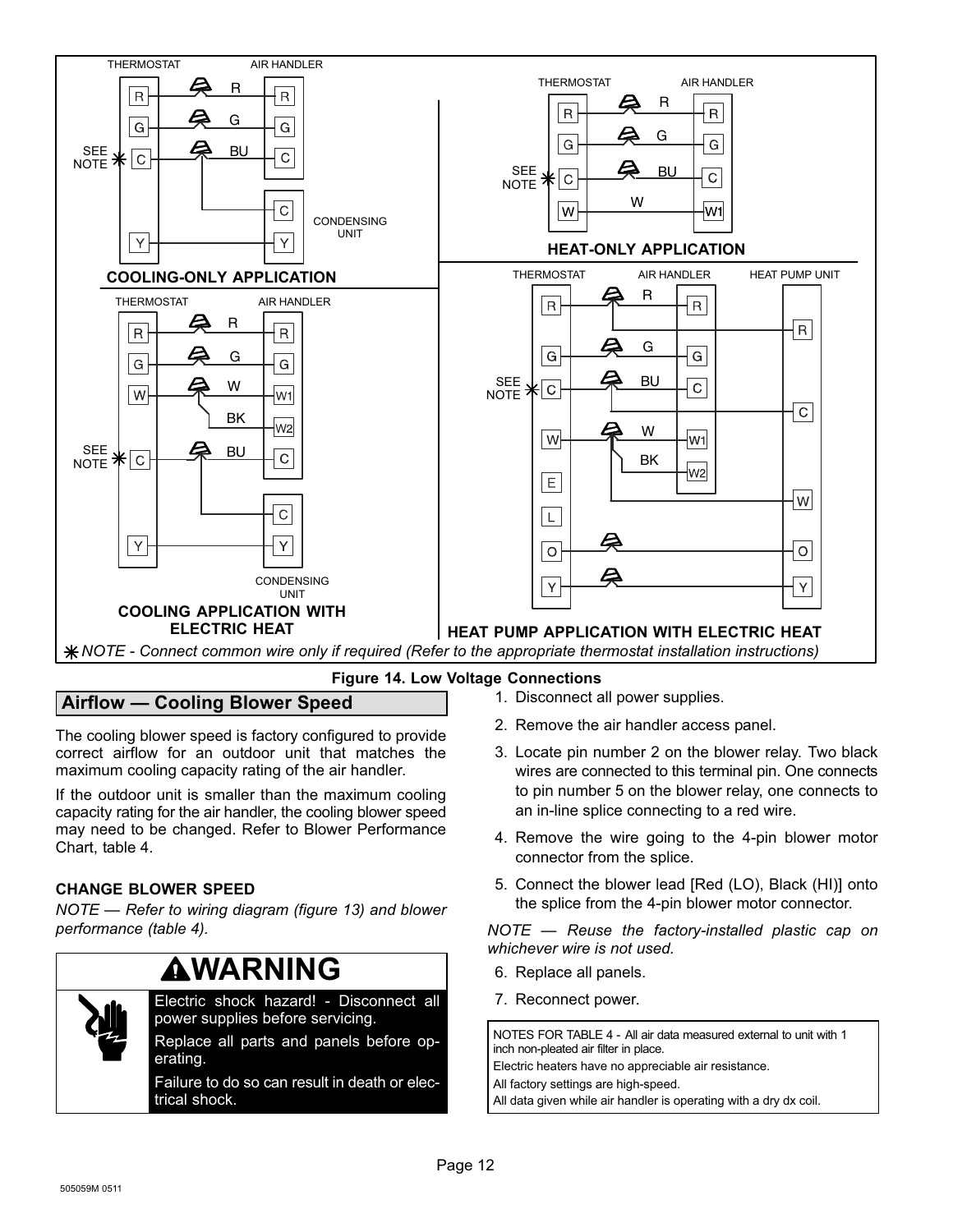<span id="page-12-0"></span>

| <b>Model</b>                                              | <b>External Static Pressure</b> |                 | Air Volume at Specific Blower Taps |              |           |     |  |  |
|-----------------------------------------------------------|---------------------------------|-----------------|------------------------------------|--------------|-----------|-----|--|--|
|                                                           |                                 |                 |                                    | High (Black) | Low (Red) |     |  |  |
|                                                           | in. w.g.                        | Pa              | cfm                                | L/s          | cfm       | L/s |  |  |
|                                                           | .10                             | 25              | 1020                               | 460          | 755       | 340 |  |  |
|                                                           | .20                             | 50              | 960                                | 435          | 715       | 325 |  |  |
| $-018$                                                    | .30                             | 75              | 885                                | 400          | 675       | 305 |  |  |
| (LOW SPEED)                                               | .40                             | 100             | 800                                | 365          | 625       | 285 |  |  |
|                                                           | .50                             | 125             | 690                                | 315          | 570       | 260 |  |  |
|                                                           | .60                             | 150             | 525                                | 250          | 500       | 235 |  |  |
|                                                           | .10                             | $\overline{25}$ | 1040                               | 470          | 1000      | 455 |  |  |
|                                                           | .20                             | $\overline{50}$ | 980                                | 445          | 940       | 425 |  |  |
| $-024$                                                    | .30                             | $\overline{75}$ | 905                                | 410          | 870       | 395 |  |  |
| (MEDIUM                                                   | .40                             | 100             | 815                                | 370          | 785       | 355 |  |  |
| SPEED)                                                    | .50                             | 125             | 705                                | 320          | 680       | 310 |  |  |
|                                                           | .60                             | 150             | 535                                | 250          | 530       | 250 |  |  |
|                                                           | .10                             | 25              | 1350                               | 610          | 1145      | 520 |  |  |
|                                                           | .20                             | 50              | 1290                               | 585          | 1090      | 495 |  |  |
| $-030$                                                    | .30                             | 75              | 1225                               | 555          | 1030      | 465 |  |  |
| (MEDIUM                                                   | .40                             | 100             | 1150                               | 520          | 960       | 435 |  |  |
| SPEED)                                                    | .50                             | 125             | 1065                               | 485          | 875       | 395 |  |  |
|                                                           | .60                             | 150             | 965                                | 455          | 775       | 365 |  |  |
|                                                           |                                 |                 |                                    |              |           |     |  |  |
|                                                           | .10                             | 25              | 1560                               | 705          | 1405      | 635 |  |  |
|                                                           | .20                             | 50              | 1480                               | 670          | 1340      | 610 |  |  |
| $-036$                                                    | .30                             | 75              | 1390                               | 630          | 1270      | 575 |  |  |
| (LOW SPEED)                                               | .40                             | 100             | 1290                               | 585          | 1185      | 540 |  |  |
|                                                           | .50                             | 125             | 1170                               | 530          | 1090      | 495 |  |  |
|                                                           | .60                             | 150             | 1015                               | 480          | 975       | 460 |  |  |
|                                                           | .10                             | $\overline{25}$ | 1570                               | 740          | 1330      | 625 |  |  |
|                                                           | $\overline{.20}$                | 50              | 1520                               | 715          | 1310      | 620 |  |  |
| $-037$                                                    | .30                             | $\overline{75}$ | 1440                               | 680          | 1250      | 590 |  |  |
| (LOW SPEED)                                               | .40                             | 100             | 1300                               | 615          | 1180      | 555 |  |  |
|                                                           | .50                             | 125             | 1170                               | 550          | 1070      | 505 |  |  |
|                                                           | .60                             | 150             | 950                                | 450          | 840       | 395 |  |  |
|                                                           | .10                             | 25              | 1940                               | 880          | 1785      | 810 |  |  |
|                                                           | .20                             | 50              | 1845                               | 835          | 1705      | 775 |  |  |
| -042<br>(MEDIUM                                           | .30                             | $\overline{75}$ | 1745                               | 790          | 1615      | 730 |  |  |
| SPEED)                                                    | .40                             | 100             | 1630                               | 740          | 1515      | 685 |  |  |
|                                                           | .50                             | 125             | 1495                               | 680          | 1400      | 635 |  |  |
|                                                           | .60                             | 150             | 1330                               | 630          | 1265      | 595 |  |  |
|                                                           | .10                             | 25              | 1945                               | 880          | 1870      | 850 |  |  |
| $-048$<br>(supported in<br>TXV only)<br>(MEDIUM<br>SPEED) | .20                             | 50              | 1860                               | 845          | 1790      | 810 |  |  |
|                                                           | .30                             | 75              | 1765                               | 800          | 1700      | 770 |  |  |
|                                                           | .40                             | 100             | 1660                               | 155          | 1600      | 725 |  |  |
|                                                           | .50                             | 125             | 1540                               | 700          | 1485      | 675 |  |  |
|                                                           | .60                             | 150             | 1395                               | 660          | 1350      | 635 |  |  |
|                                                           | .10                             | 25              | 2160                               | 980          | 2075      | 940 |  |  |
|                                                           | .20                             | 50              | 2065                               | 935          | 1985      | 900 |  |  |
| $-060$                                                    | .30                             | 75              | 1960                               | 890          | 1885      | 855 |  |  |
| (MEDIUM<br>SPEED)                                         | .40                             | 100             | 1845                               | 835          | 1775      | 805 |  |  |
|                                                           | .50                             | 125             | 1710                               | 775          | 1645      | 745 |  |  |
|                                                           | .60                             | 150             | 1550                               | 730          | 1495      | 705 |  |  |

### Table 4. CB(X)26UH Blower Performance (2−Speed)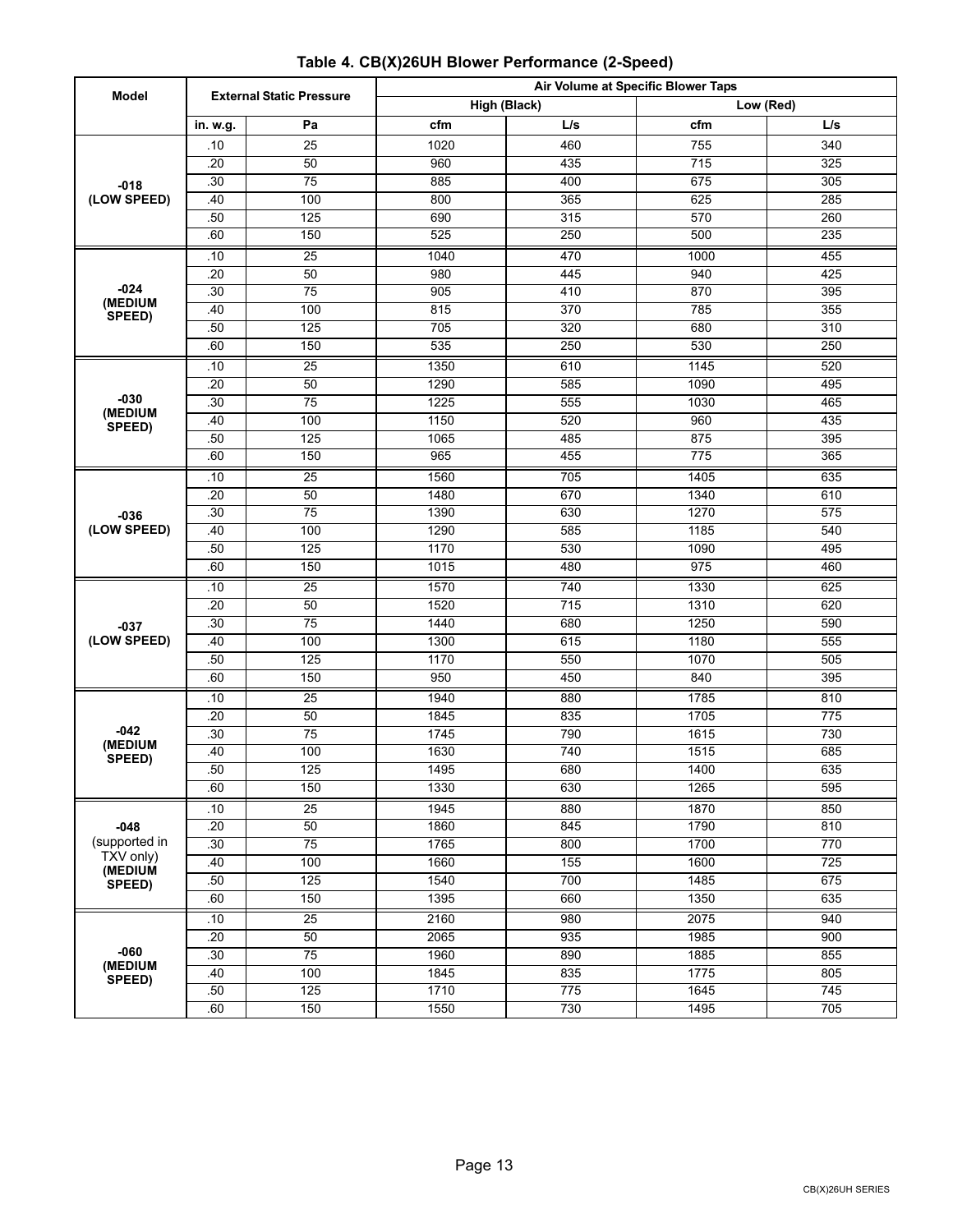|                             | <b>Ext. Static Pressure</b> |                 | Air Volume at Specific Blower Taps |     |            |     |                     |     |
|-----------------------------|-----------------------------|-----------------|------------------------------------|-----|------------|-----|---------------------|-----|
| <b>Model</b>                |                             |                 | Low (Red)                          |     | Med (Blue) |     | <b>High (Black)</b> |     |
|                             | in. w.g.                    | Pa              | cfm                                | L/s | cfm        | L/s | cfm                 | L/s |
|                             | 0.10                        | 25              | 655                                | 309 | 794        | 375 | 1074                | 507 |
|                             | 0.20                        | 50              | 647                                | 305 | 786        | 371 | 1000                | 472 |
| $-018$                      | 0.30                        | $\overline{75}$ | 628                                | 296 | 747        | 353 | 913                 | 431 |
| (LOW SPEED)                 | 0.40                        | 100             | 578                                | 273 | 672        | 317 | 809                 | 382 |
|                             | 0.50                        | 125             | 480                                | 227 | 555        | 262 | 672                 | 317 |
|                             | 0.60                        | 150             |                                    |     |            |     |                     |     |
|                             | 0.10                        | 25              | 655                                | 309 | 794        | 375 | 1074                | 507 |
|                             | 0.20                        | 50              | 647                                | 305 | 786        | 371 | 1000                | 472 |
| $-024$                      | 0.30                        | 75              | 628                                | 296 | 747        | 353 | 913                 | 431 |
| (MEDIUM<br>SPEED)           | 0.40                        | 100             | 578                                | 273 | 672        | 317 | 809                 | 382 |
|                             | 0.50                        | 125             | 480                                | 227 | 555        | 262 | 672                 | 317 |
|                             | 0.60                        | 150             |                                    |     |            |     |                     |     |
|                             | 0.10                        | 25              | 860                                | 406 | 1020       | 481 | 1199                | 566 |
|                             | 0.20                        | 50              | 851                                | 402 | 1006       | 475 | 1195                | 564 |
| $-030$<br>(MEDIUM           | 0.30                        | 75              | 842                                | 397 | 1003       | 473 | 1182                | 558 |
| SPEED)                      | 0.40                        | 100             | 813                                | 384 | 963        | 454 | 1121                | 529 |
|                             | 0.50                        | 125             | 721                                | 340 | 886        | 418 | 1033                | 487 |
|                             | 0.60                        | 150             |                                    |     |            |     |                     |     |
|                             | 0.10                        | 25              | 1135                               | 536 | 1354       | 639 | 1494                | 705 |
|                             | 0.20                        | 50              | 1120                               | 529 | 1345       | 635 | 1469                | 693 |
| $-036$                      | 0.30                        | 75              | 1112                               | 525 | 1317       | 621 | 1417                | 669 |
| (LOW SPEED)                 | 0.40                        | 100             | 1079                               | 509 | 1260       | 595 | 1336                | 630 |
|                             | 0.50                        | 125             | 995                                | 470 | 1090       | 514 | 1250                | 590 |
|                             | 0.60                        | 150             |                                    |     |            |     |                     |     |
|                             | 0.10                        | 25              | 1202                               | 567 | 1404       | 663 | 1540                | 727 |
|                             | 0.20                        | 50              | 1192                               | 563 | 1413       | 667 | 1530                | 722 |
| $-042$<br>(MEDIUM           | 0.30                        | 75              | 1160                               | 547 | 1386       | 654 | 1507                | 711 |
| SPEED)                      | 0.40                        | 100             | 1116                               | 527 | 1303       | 615 | 1386                | 654 |
|                             | 0.50                        | 125             | 998                                | 471 | 1192       | 563 | 1254                | 592 |
|                             | 0.60                        | 150             |                                    |     |            |     |                     |     |
|                             | 0.10                        | 25              | 1593                               | 752 | 1759       | 830 | 1886                | 890 |
|                             | 0.20                        | 50              | 1582                               | 747 | 1709       | 806 | 1820                | 859 |
| $-048$<br>(MEDIUM<br>SPEED) | 0.30                        | 75              | 1526                               | 720 | 1636       | 772 | 1742                | 822 |
|                             | 0.40                        | 100             | 1444                               | 681 | 1538       | 726 | 1606                | 758 |
|                             | 0.50                        | 125             | 1318                               | 622 | 1395       | 658 | 1446                | 682 |
|                             | 0.60                        | 150             |                                    |     |            |     |                     |     |
| -060<br>(MEDIUM<br>SPEED)   | 0.10                        | $\overline{25}$ | 1782                               | 841 | 2066       | 975 | 2109                | 995 |
|                             | 0.20                        | 50              | 1755                               | 828 | 1960       | 925 | 2067                | 975 |
|                             | 0.30                        | 75              | 1672                               | 789 | 1860       | 878 | 1949                | 920 |
|                             | 0.40                        | 100             | 1554                               | 733 | 1714       | 809 | 1770                | 835 |
|                             | 0.50                        | 125             | 1393                               | 657 | 1476       | 697 | 1586                | 748 |
|                             | 0.60                        | 150             |                                    |     |            |     |                     |     |

### Table 5. CB(X)26UH Blower Performance (3−Speed)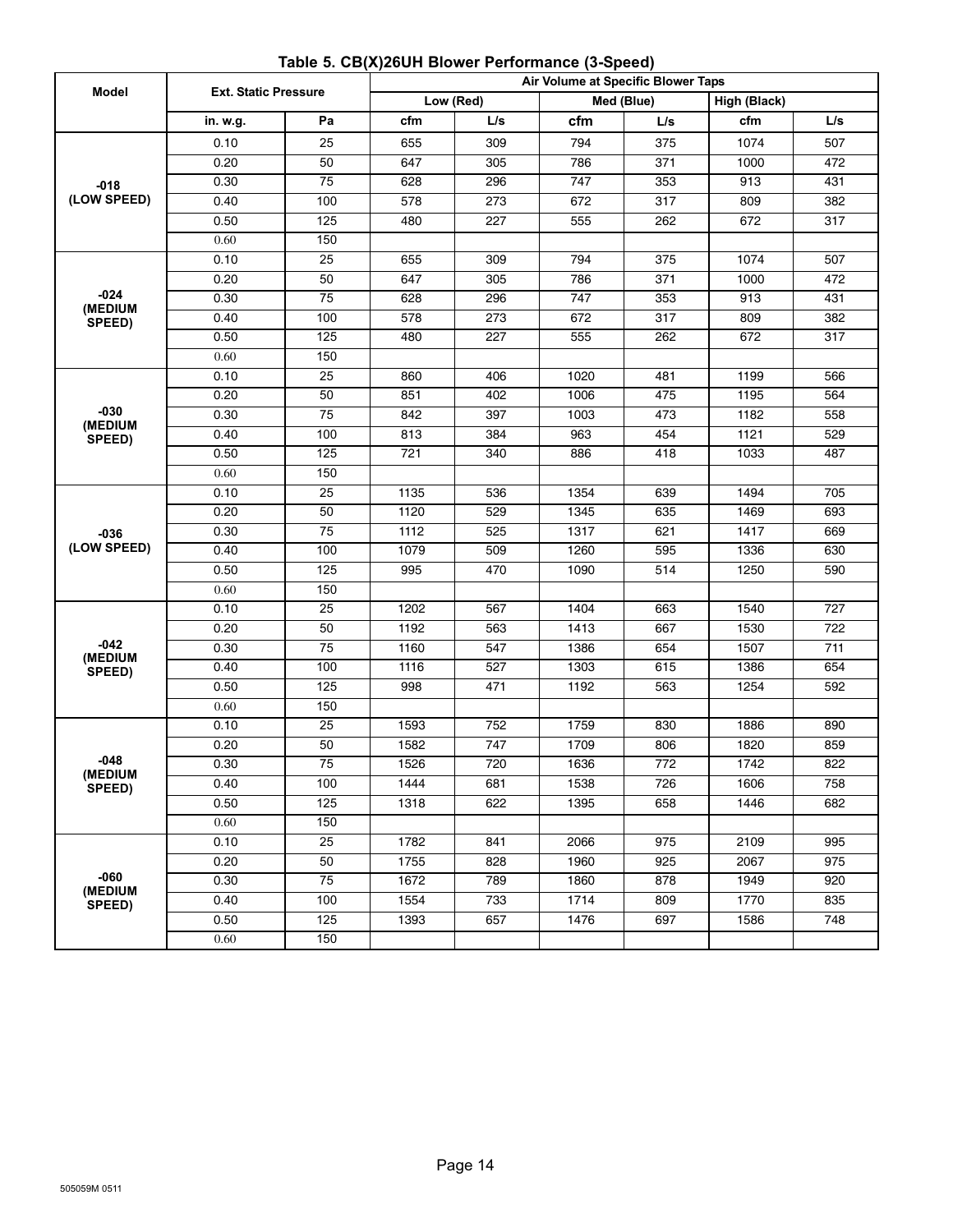<span id="page-14-0"></span>Check−out Procedures

## **AIMPORTANT**

During installation, service or maintenance, make sure that copper tubing does not rub against metal edges or other copper tubing. Care should also be taken to ensure that tubing does not become kinked. Use wire ties to secure tubing to prevent movement.

Do not secure electrical wires to tubing that carries hot refrigerant gas. Heat from the tubing may melt the wiring insulation causing a short circuit.

NOTE − Refer to outdoor unit installation instructions for system start−up instructions and refrigerant charging instructions.

### PRE-START-UP CHECKS

- $\bullet$ Is the air handler properly and securely installed?
- $\bullet$  If horizontally configured, is the unit sloped up to 1/4 inch toward drain lines?
- $\bullet$ Will the unit be accessible for servicing?
- $\bullet$  Has an auxiliary pan been provided under the unit with separate drain for units installed above a finished ceiling or in any installation where condensate overflow could cause damage?
- $\bullet$  Have ALL unused drain pan ports been properly plugged?
- $\bullet$  Has the condensate line been properly sized, run, trapped, pitched, and tested?
- $\bullet$  Is the duct system correctly sized, run, sealed, and insulated?
- $\bullet$ Have all cabinet openings and wiring been sealed?
- $\bullet$  Is the indoor coil factory-installed TXV properly sized for the outdoor unit being used?
- $\bullet$  Have all unused parts and packaging been disposed of?
- $\bullet$ Is the filter clean, in place, and of adequate size?
- $\bullet$  Is the wiring neat, correct, and in accordance with the wiring diagram?
- $\bullet$ Is the unit properly grounded and protected (fused)?
- $\bullet$  Is the thermostat correctly wired and in a good location?
- $\bullet$ Are all access panels in place and secure?

### CHECK BLOWER OPERATION

- $\bullet$ Set thermostat to FAN ON.
- $\bullet$ The indoor blower should come on.

### CHECK COOLING OPERATION

- $\bullet$  Set thermostat to force a call for cooling (approximately 5ºF lower than the indoor ambient temperature).
- $\bullet$  The outdoor unit should come on immediately and the indoor blower should start between 30 − 60 seconds later.
- $\bullet$  Check the airflow from a register to confirm that the system is moving cooled air.

 $\bullet$  Set the thermostat 5ºF higher than the indoor temperature. The indoor blower and outdoor unit should cycle off.

### CHECK ELECTRIC HEATER (IF USED)

- $\bullet$  Set thermostat to call for auxiliary heat (approximately 5°F above ambient temperature). The indoor blower and auxiliary heat should come on together. Allow a minimum of 3 minutes for all sequencers to cycle on.
- $\bullet$  Set the thermostat so that it does not call for heat. Allow up to 5 minutes for all sequencers to cycle off.

### **Operation**

### COOLING (COOLING ONLY OR HEAT PUMP)

When the thermostat calls for cooling, 24 volts is put on the blower time−delay relay coil. After a delay, the indoor blower relay energizes. The normally open contacts close, causing the indoor blower motor to operate. The circuit between R and Y is completed, closing the circuit to the contactor in the outdoor unit, starting the compressor and outdoor fan motor.

On heat pumps, circuit R and O energizes the reversing valve, switching the valve to the cooling position. (The reversing valve remains energized as long as the thermostat selector switch is in the COOL position.)

At the completion of the cooling demand and after the relay's time-delay, the compressor and outdoor fan will cycle off.

### HEATING (ELECTRIC HEAT ONLY)

When the thermostat calls for heat, the circuit between R and W is completed, and the heat sequencer is energized. A time delay follows before the heating elements and the indoor blower motor come on. Units with a second heat sequencer can be connected with the first sequencer to W on the thermostat subbase, or they may also be connected to a second stage on the subbase.

#### HEATING (HEAT PUMP)

When the thermostat calls for heating, 24 volts is put on the blower time−delay relay coil. After a delay, the normally open contacts close, causing the indoor blower motor to operate. The circuit between R and Y is completed, closing the circuit to the contactor in the outdoor unit, starting the compressor and outdoor fan motor. Circuit R and G energizes the blower relay, starting the indoor blower motor.

If the room temperature should continue to fall, the circuit between R and W1 is completed by the second-stage heat room thermostat. Circuit R−W1 energizes a heat sequencer. The completed circuit will energize supplemental electric heat (if applicable). Units with a second heat sequencer can be connected with the first sequencer to W1 on the thermostat. They may also be connected to a second heating stage W2 on the thermostat subbase.

### TIME DELAY RELAY

On early production units, the indoor blower relay energizes after a 30 second delay and it remains energized for 30 seconds after the call is satisfied. The indoor blower will remain on for approximately 30 seconds before cycling off.